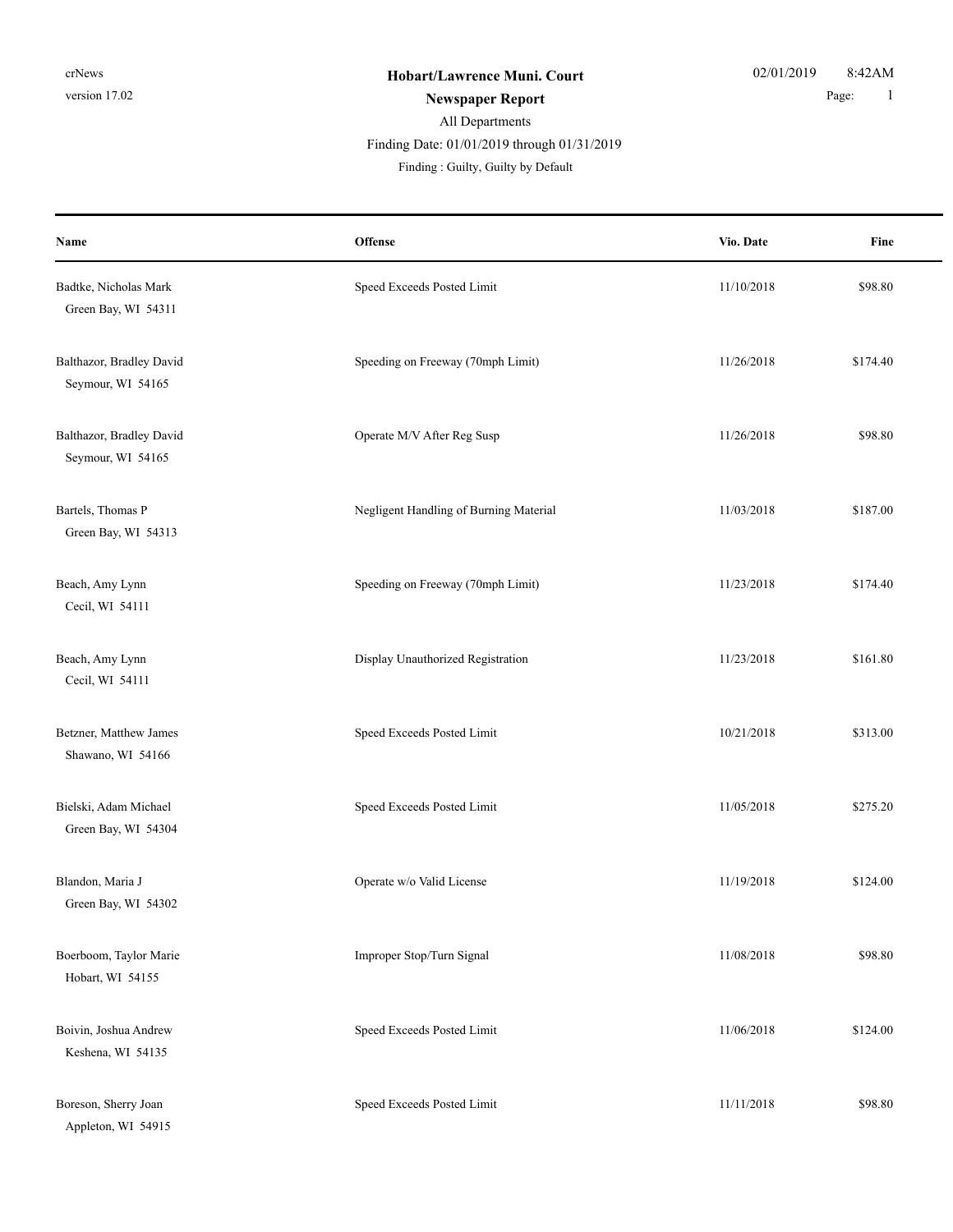| Name                                           | Offense                              | Vio. Date  | Fine     |
|------------------------------------------------|--------------------------------------|------------|----------|
| Brabant, Ruth A<br>Pulaski, WI 54162           | Failure to Obey Officer/Sign/Signal  | 11/11/2018 | \$98.80  |
| Buch, John David<br>De Pere, WI 54115          | Speedometer Violations               | 11/30/2018 | \$224.80 |
| Chee, Jackie Susan<br>De Pere, WI 54115        | Speedometer Violations               | 10/16/2018 | \$224.80 |
| Clark, Christopher Mikel<br>Kaukauna, WI 54130 | Speeding on Freeway (70mph Limit)    | 11/02/2018 | \$124.00 |
| Clark, Christopher Mikel<br>Kaukauna, WI 54130 | Operate M/V w/o Insurance            | 11/02/2018 | \$124.00 |
| Clark, Steven J<br>Hobart, WI 54155            | Disorderly Conduct                   | 11/15/2018 | \$313.00 |
| Collins, David N<br>De Pere, WI 54115          | Speed Exceeds Posted Limit           | 10/31/2018 | \$98.80  |
| Connelly, Ashley May<br>Appleton, WI 54913     | Improper Stop/Turn Signal            | 11/20/2018 | \$98.80  |
| Dellamater, Katherine Anne<br>Hobart, WI 54155 | Unreasonable/Imprudent Speed and FVC | 11/09/2018 | \$136.60 |
| Doxtator, Mesha Marie<br>Oneida, WI 54155      | Speed Exceeds Posted Limit           | 11/28/2018 | \$149.20 |
| Drengler, Jasper R<br>Shawano, WI 54166        | Speedometer Violations               | 11/13/2018 | \$275.20 |
| Dugan, Rachel Marie<br>Pulaski, WI 54162       | Operate M/V w/o Proof of Insurance   | 11/10/2018 | \$10.00  |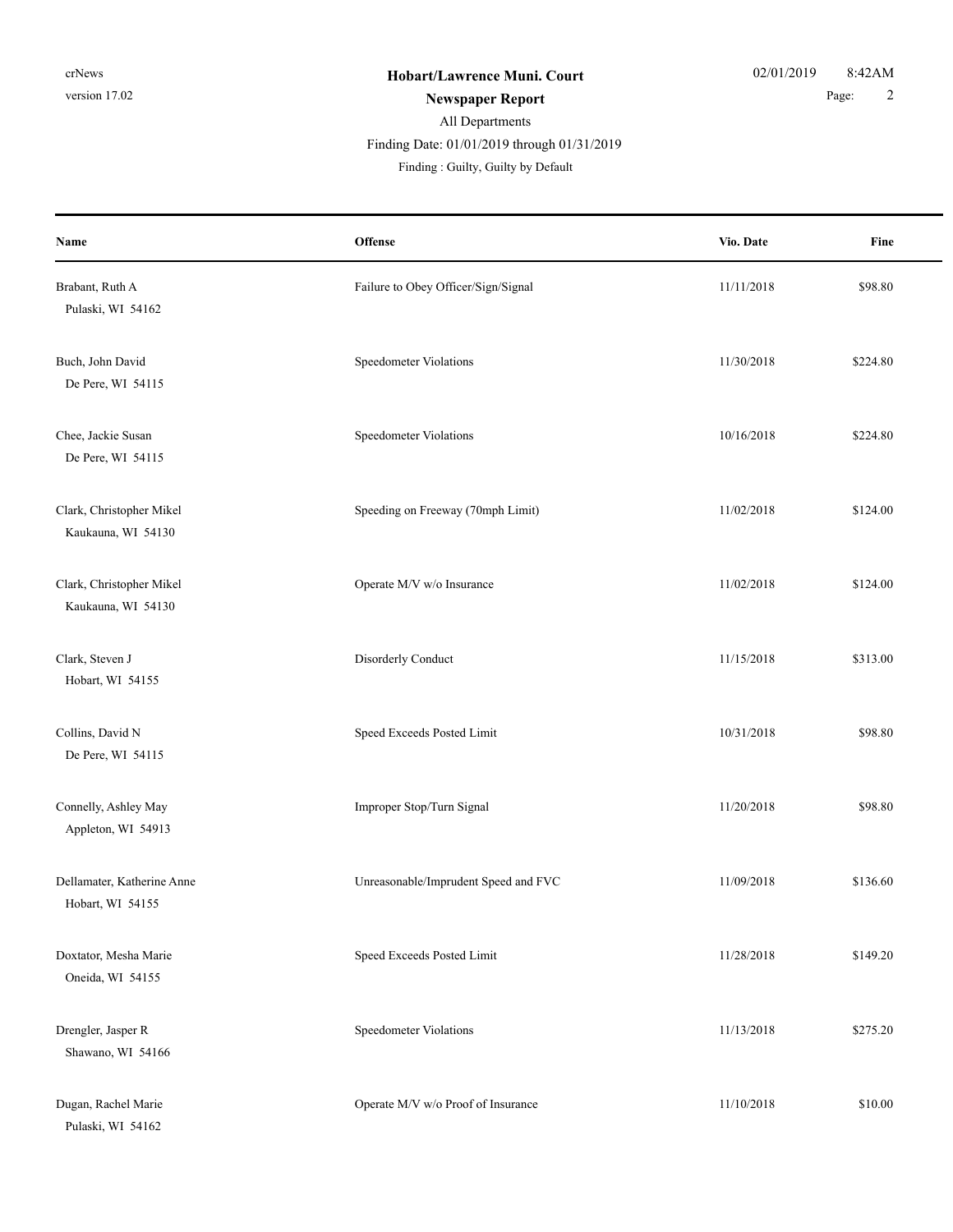| Name                                                   | Offense                                 | Vio. Date  | Fine     |
|--------------------------------------------------------|-----------------------------------------|------------|----------|
| Farrell, Sheila Kathleen<br>Pulaski, WI 54162          | Speeding on Freeway (65mph Limit)       | 11/26/2018 | \$124.00 |
| Fisher, Maria Jean<br>Luxenburg, WI 54217              | <b>Inattentive Driving</b>              | 10/29/2018 | \$111.40 |
| Gilbert, Tresa Marie<br>Green Bay, WI 54302            | Resisting/Obstructing an Officer        | 11/10/2018 | \$313.00 |
| Gorecki, Bailey Elizabeth<br>Black Creek, WI 54106     | Speed Exceeds Posted Limit              | 11/11/2018 | \$124.00 |
| Grathen, Scott Richard<br>Green Bay, WI 54304          | Auto Following Too Closely              | 11/26/2018 | \$124.00 |
| Grzywa, Christopher Thomas<br>Milwaukee, WI 53207      | Speed Exceeds Posted Limit              | 11/23/2018 | \$149.20 |
| Gueller-Henrichs, Lynn Marie<br>Oconto Falls, WI 54154 | Speeding on Freeway (70mph Limit)       | 11/26/2018 | \$174.40 |
| Haen, Matthew H<br>Oneida, WI 54115                    | Speedometer Violations                  | 10/05/2018 | \$199.60 |
| Hamilton, Kathryn Grace<br>Suamico, WI 54173           | Speeding on Freeway (70mph Limit)       | 11/26/2018 | \$124.00 |
| Hannemann, Grant Gennady<br>De Pere, WI 54115          | Disorderly Conduct with a Motor Vehicle | 11/10/2018 | \$187.00 |
| Hanson, Sonny J<br>Pulaski, WI 54162                   | Speeding on Freeway (70mph Limit)       | 11/13/2018 | \$124.00 |
| Hawk, Talon Joseph<br>De Pere, WI 54115                | Illegal Pass of School Bus - Reported   | 11/01/2018 | \$250.00 |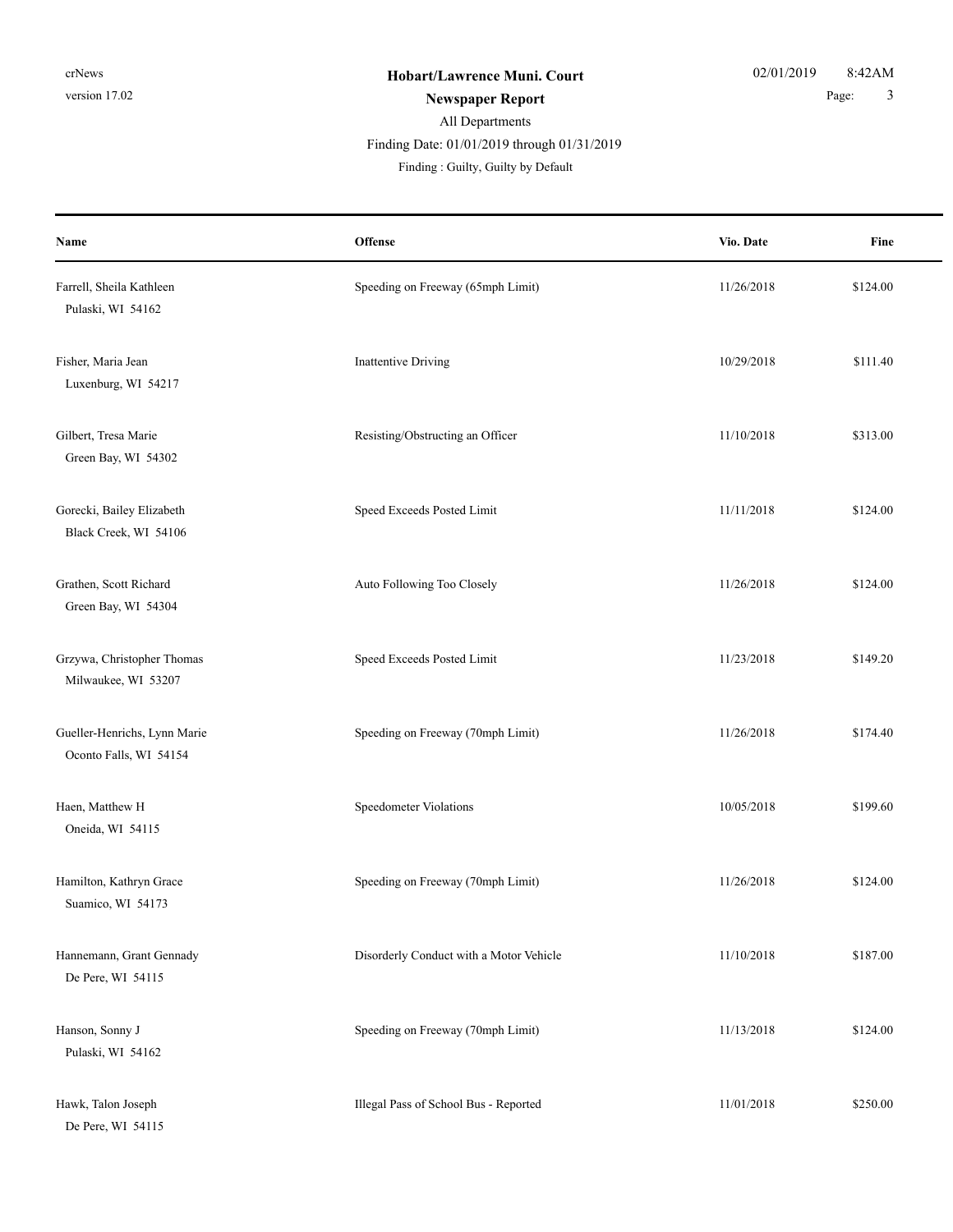#### All Departments **Newspaper Report** 2 and 2 and 2 and 2 and 2 and 2 and 2 and 2 and 2 and 2 and 2 and 2 and 2 and 2 and 2 and 2 and 2 and 2 and 2 and 2 and 2 and 2 and 2 and 2 and 2 and 2 and 2 and 2 and 2 and 2 and 2 and 2 and 2 and 2 and Finding : Guilty, Guilty by Default Finding Date: 01/01/2019 through 01/31/2019

| Name                                                   | Offense                                     | Vio. Date  | Fine     |
|--------------------------------------------------------|---------------------------------------------|------------|----------|
| Herman, Jennifer Joy<br>De Pere, WI 54115              | Improper Stop/Turn Signal                   | 09/20/2018 | \$98.80  |
| Heuser, Janet J<br>Green Bay, WI 54313                 | Speed Exceeds Posted Limit                  | 11/26/2018 | \$149.20 |
| Hill, Sheldon Lashat<br>Oneida, WI 54155               | Improper Stop/Turn Signal                   | 11/01/2018 | \$98.80  |
| Hill, Sheldon Lashat<br>Oneida, WI 54155               | Possess Drug Paraphernalia                  | 11/01/2018 | \$313.00 |
| Huff Skenandore, Dakota Jeffrey<br>Green Bay, WI 54313 | Possession of THC                           | 11/26/2018 | \$313.00 |
| Huff Skenandore, Dakota Jeffrey<br>Green Bay, WI 54313 | Operate M/V w/o Insurance                   | 11/26/2018 | \$124.00 |
| Jeffers, Alec James<br>Stevens Point, WI 54481         | Speeding on Freeway (65mph Limit)           | 11/25/2018 | \$174.40 |
| Jones, Kevin Neil<br>De Pere, WI 54115                 | Vehicle Operatior Failure to Wear Seat Belt | 09/30/2018 | \$10.00  |
| Kempen, Mckenzie Gene<br>Hobart, WI 54155              | Speed Exceeds Posted Limit                  | 11/20/2018 | \$174.40 |
| Kobs, Bradley David<br>Black Creek, WI 54106           | Operate M/V w/o Insurance                   | 11/24/2018 | \$124.00 |
| Kobs, Bradley David<br>Black Creek, WI 54106           | Speed Exceeds Posted Limit                  | 11/24/2018 | \$98.80  |
| Komanekin, Rebecca Rose<br>Keshena, WI 54135           | Operating While Suspended                   | 08/21/2018 | \$124.00 |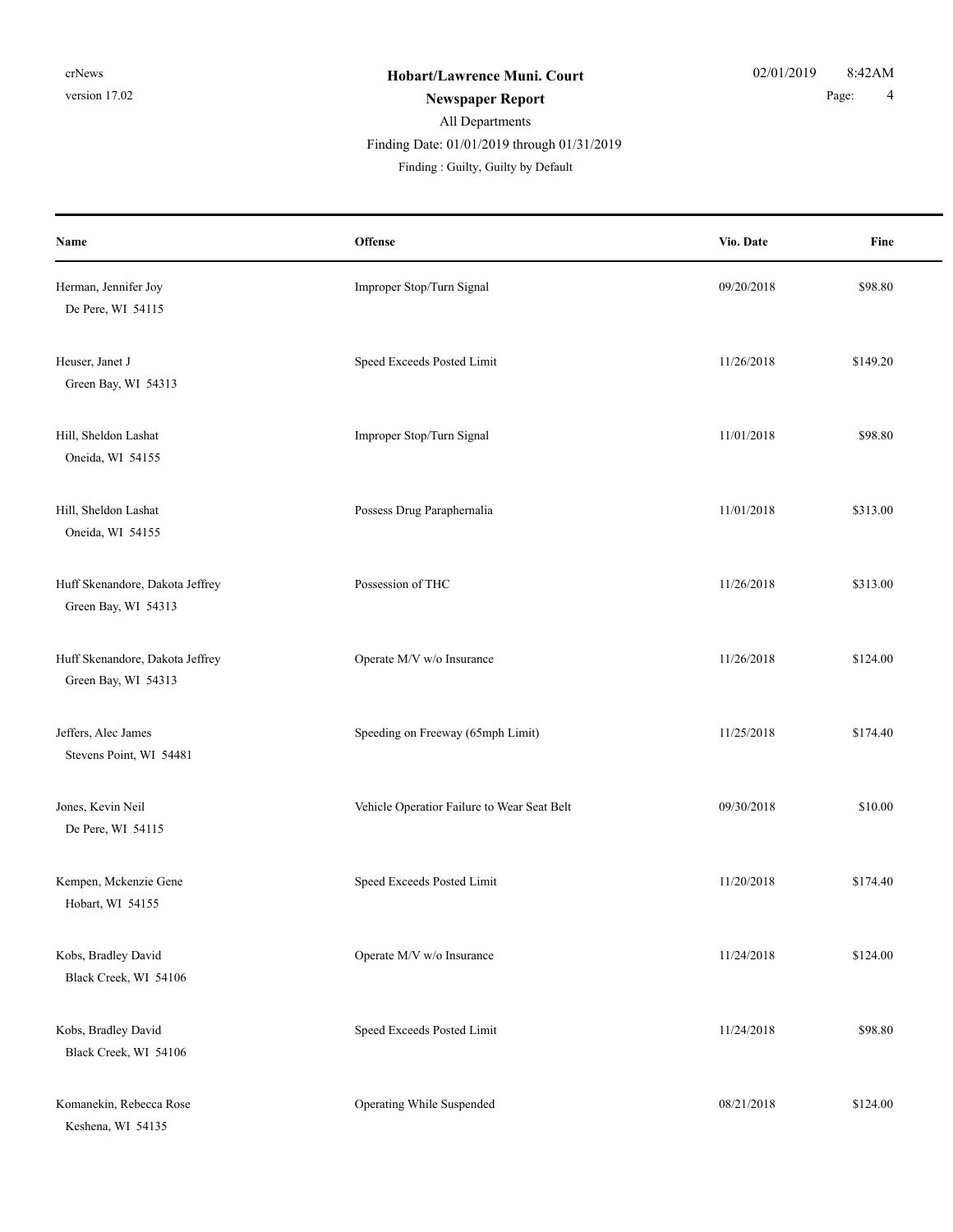| Name                                           | Offense                            | Vio. Date  | Fine     |
|------------------------------------------------|------------------------------------|------------|----------|
| Krueger, Sawneekque<br>Gillett, WI 54124       | Speeding on Freeway (70mph Limit)  | 11/26/2018 | \$124.00 |
| Kudirko, Tanya Kay<br>De Pere, WI 54115        | Speeding on Freeway (70mph Limit)  | 11/25/2018 | \$174.40 |
| Kudirko, Tanya Kay<br>De Pere, WI 54115        | Operating While Suspended          | 11/25/2018 | \$124.00 |
| Kudirko, Tanya Kay<br>De Pere, WI 54115        | Operate M/V w/o Proof of Insurance | 11/25/2018 | \$10.00  |
| Kuter, Wyatt Francis<br>Muskego, WI 53150      | Non Registration of M/V            | 11/11/2018 | \$98.80  |
| Kuter, Wyatt Francis<br>Muskego, WI 53150      | Speed Exceeds Posted Limit         | 11/11/2018 | \$124.00 |
| La Buda, Ryan G<br>De Pere, WI 54115           | No Motorcycle Endorsement          | 09/16/2018 | \$124.00 |
| Landeau, Jeremiah J<br>Menasha, WI 54952       | Speedometer Violations             | 11/25/2018 | \$275.20 |
| Lange, Olivia Lawren<br>De Pere, WI 54115      | Violation of Park Hours            | 11/09/2018 | \$187.00 |
| Leavitt, Geoffrey Lewis<br>Green Bay, WI 54304 | Operate M/V w/o Proof of Insurance | 10/27/2018 | \$10.00  |
| Leavitt, Geoffrey Lewis<br>Green Bay, WI 54304 | Possession of THC                  | 10/27/2018 | \$313.00 |
| Leavitt, Geoffrey Lewis<br>Green Bay, WI 54304 | Possess Drug Paraphernalia         | 10/27/2018 | \$313.00 |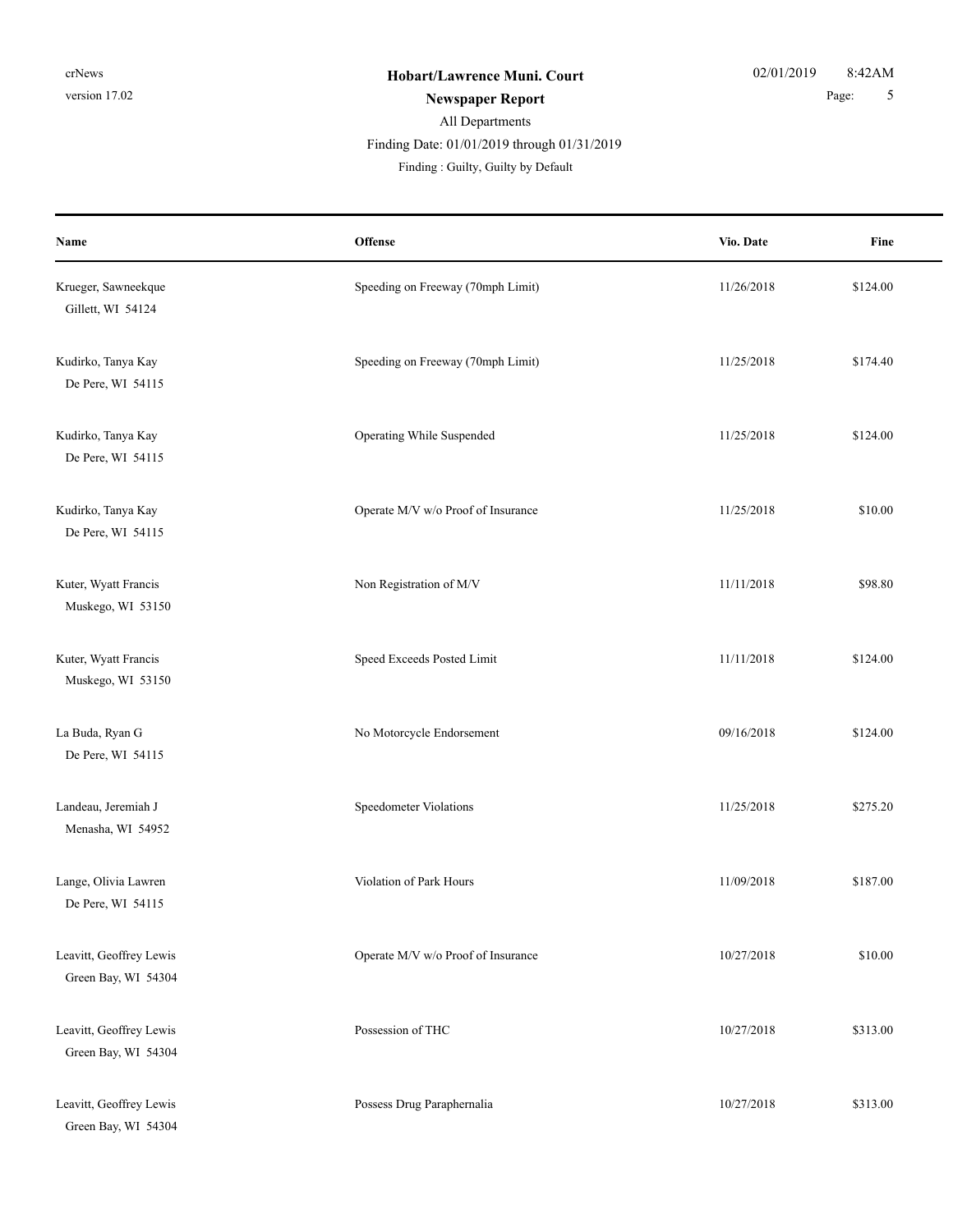## All Departments Finding Date: 01/01/2019 through 01/31/2019

Finding : Guilty, Guilty by Default

| Name                                           | <b>Offense</b>                       | Vio. Date  | Fine     |
|------------------------------------------------|--------------------------------------|------------|----------|
| Leavitt, Geoffrey Lewis<br>Green Bay, WI 54304 | Inattentive Driving                  | 10/27/2018 | \$111.40 |
| Leavitt, Geoffrey Lewis<br>Green Bay, WI 54304 | Unreasonable/Imprudent Speed and FVC | 10/27/2018 | \$136.60 |
| Leavitt, Geoffrey Lewis<br>Green Bay, WI 54304 | Unreasonable/Imprudent Speed and FVC | 10/27/2018 | \$136.60 |
| Liegeois, Casey Howard<br>Oneida, WI 54155     | Speeding on Freeway (70mph Limit)    | 11/13/2018 | \$124.00 |
| Liesner, Andrew Robert<br>Bonduel, WI 54107    | Unreasonable/Imprudent Speed and FVC | 11/09/2018 | \$136.60 |
| Light, Ethan A<br>Hobart, WI 54155             | Possession of THC                    | 11/18/2018 | \$313.00 |
| Light, Ethan A<br>Hobart, WI 54155             | Possess Drug Paraphernalia           | 11/18/2018 | \$313.00 |
| Longcore, Darlene A<br>Oneida, WI 54155        | Failure to Yield at Stop Sign        | 11/29/2018 | \$98.80  |
| Longcore, Darlene A<br>Oneida, WI 54155        | Operate M/V w/o Proof of Insurance   | 11/29/2018 | \$10.00  |
| Lu Maye, Harold Joseph<br>Luxemburg, WI 54217  | Failure to Yield in a Round About    | 12/13/2018 | \$98.80  |
| Luepke, Michael Jon<br>Appleton, WI 54911      | Operate M/V After Reg Susp           | 11/23/2018 | \$98.80  |
| Luepke, Michael Jon<br>Appleton, WI 54911      | Speeding on Freeway (65mph Limit)    | 11/23/2018 | \$124.00 |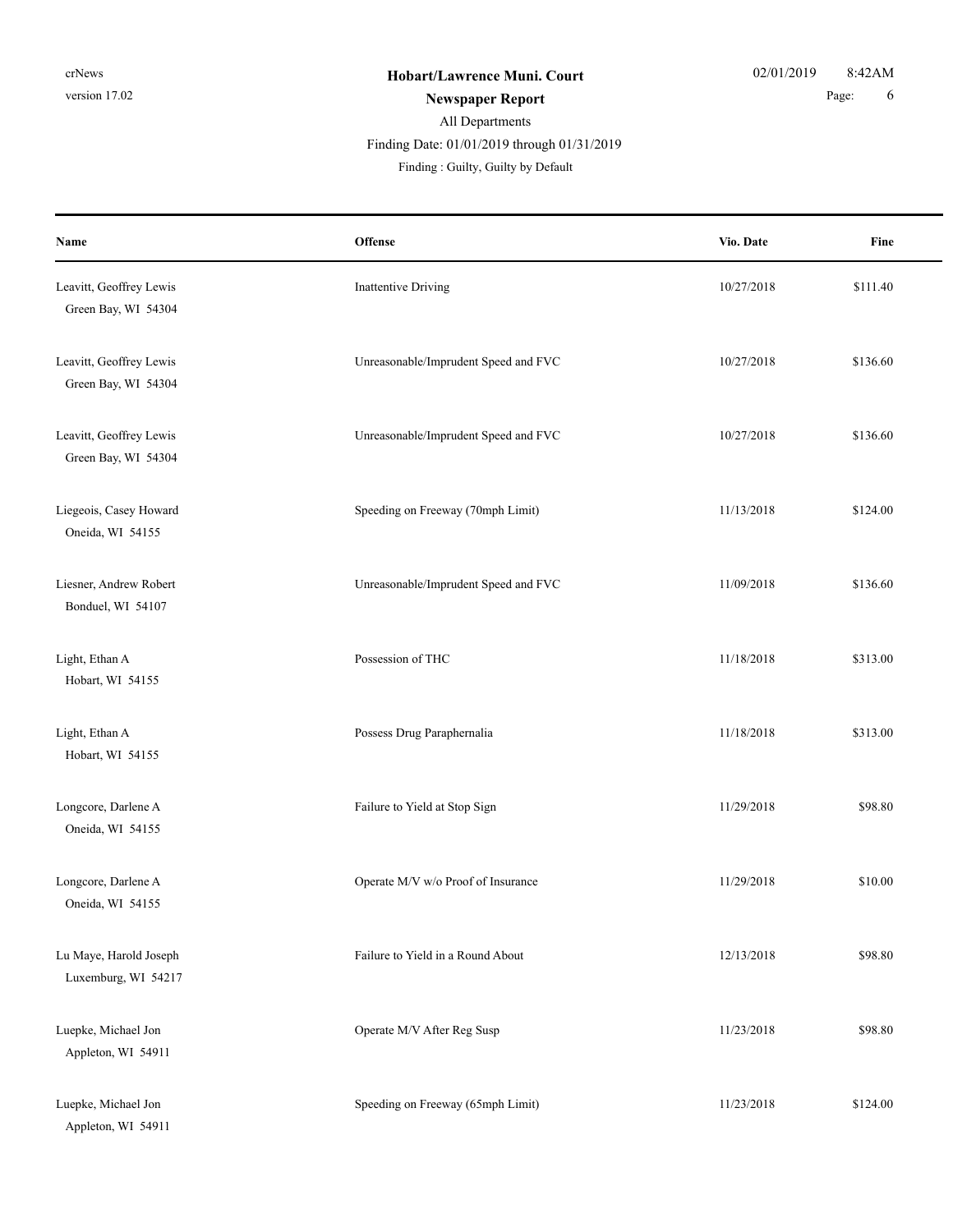| Name                                            | <b>Offense</b>                       | Vio. Date  | Fine     |
|-------------------------------------------------|--------------------------------------|------------|----------|
| Mantz, Kaya J<br>Hobart, WI 54155               | Speeding on Freeway (65mph Limit)    | 11/29/2018 | \$174.40 |
| Marquis, Brady J<br>Green Bay, WI 54301         | Speed Exceeds Posted Limit           | 11/03/2018 | \$98.80  |
| Mauer, Matthew John<br>Arpin, WI 54410          | Failure to Obey Officer/Sign/Signal  | 11/09/2018 | \$111.40 |
| Mccarthy, Connor James<br>Depere, WI 54115      | Speed Exceeds Posted Limit           | 11/05/2018 | \$124.00 |
| Miller, Dennis G<br>Green Bay, WI 54301         | Speed Exceeds Posted Limit           | 11/26/2018 | \$98.80  |
| Mitchell, James M<br>Green Bay, WI 54304        | D/C with a M/V                       | 11/10/2018 | \$313.00 |
| Mitchell, James M<br>Green Bay, WI 54304        | Unreasonable/Imprudent Speed and FVC | 11/10/2018 | \$136.60 |
| Mousseau, Chayton J<br>Oneida, WI 54155         | Speed Exceeds Posted Limit           | 09/10/2018 | \$250.00 |
| Murphy, Parker Daniel<br>Green Bay, WI 54304    | Speeding on Freeway (65mph Limit)    | 11/01/2018 | \$199.60 |
| Nolan, Michael John<br>De Pere, WI 54115        | Operate M/V w/o Proof of Insurance   | 11/26/2018 | \$10.00  |
| Obrien, Jack Fitzpatrick<br>De Pere, WI 54115   | Speed Exceeds Posted Limit           | 11/01/2018 | \$124.00 |
| Ortiz-Ortiz, Yajamy Jose<br>Green Bay, WI 54302 | Speed Exceeds Posted Limit           | 11/25/2018 | \$98.80  |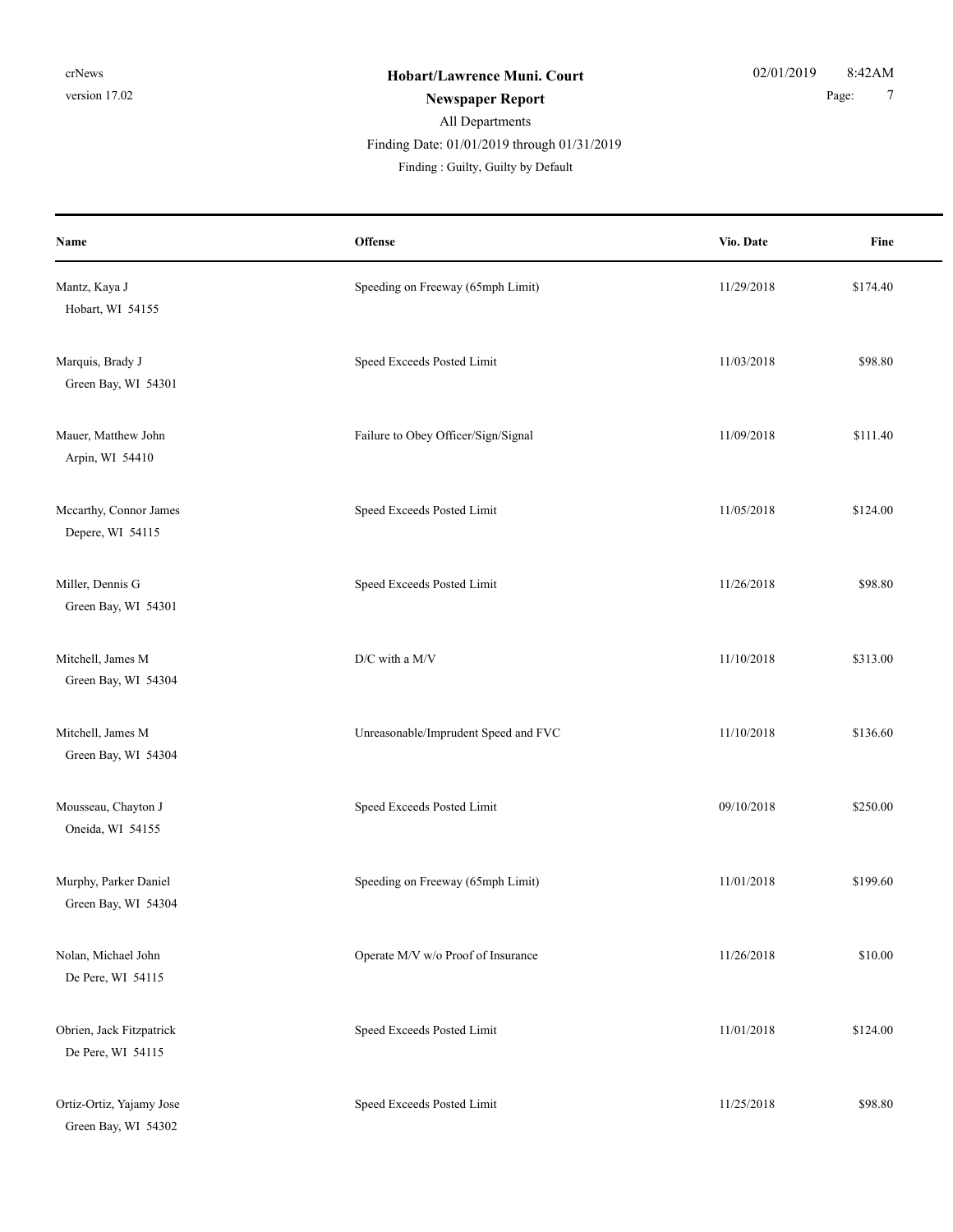# All Departments Finding Date: 01/01/2019 through 01/31/2019

Finding : Guilty, Guilty by Default

| Name                                                   | Offense                           | Vio. Date  | Fine     |
|--------------------------------------------------------|-----------------------------------|------------|----------|
| Palonen, Raymond Glen<br>Abrams, WI 54101              | Speedometer Violations            | 11/07/2018 | \$218.50 |
| Parish, David Robert<br>Green Bay, WI 54311            | Operate M/V w/o Insurance         | 11/11/2018 | \$124.00 |
| Parish, David Robert<br>Green Bay, WI 54311            | Fail Apply Title Transfer         | 11/11/2018 | \$98.80  |
| Piaskowski, Colin Michael<br>Howard, WI 54313          | Speed Exceeds Posted Limit        | 11/10/2018 | \$98.80  |
| Powless, George J<br>De Pere, WI 54115                 | Improper Stop/Turn Signal         | 11/26/2018 | \$98.80  |
| Rodriguez Diaz, Valeria Alejandra<br>Gillett, WI 54124 | Operate w/o Valid License         | 11/28/2018 | \$124.00 |
| Rodriguez Diaz, Valeria Alejandra<br>Gillett, WI 54124 | Speed Exceeds Posted Limit        | 11/28/2018 | \$124.00 |
| Rollin, Mitchell Kurtis<br>Gillett, WI 54124           | Failure to Yield at Stop Sign     | 11/09/2018 | \$98.80  |
| Ruiz, Taylor Anne<br>Pulaski, WI 54162                 | Speeding on Freeway (65mph Limit) | 11/26/2018 | \$174.40 |
| Ryan, Malik Dejon<br>De Pere, WI 54115                 | Speed Exceeds Posted Limit        | 11/09/2018 | \$174.40 |
| Sanchez, Jesse<br>Oneida, WI 54155                     | Speed Exceeds Posted Limit        | 11/06/2018 | \$98.80  |
| Sanchez, Jesse<br>Oneida, WI 54155                     | Operating While Suspended         | 11/06/2018 | \$124.00 |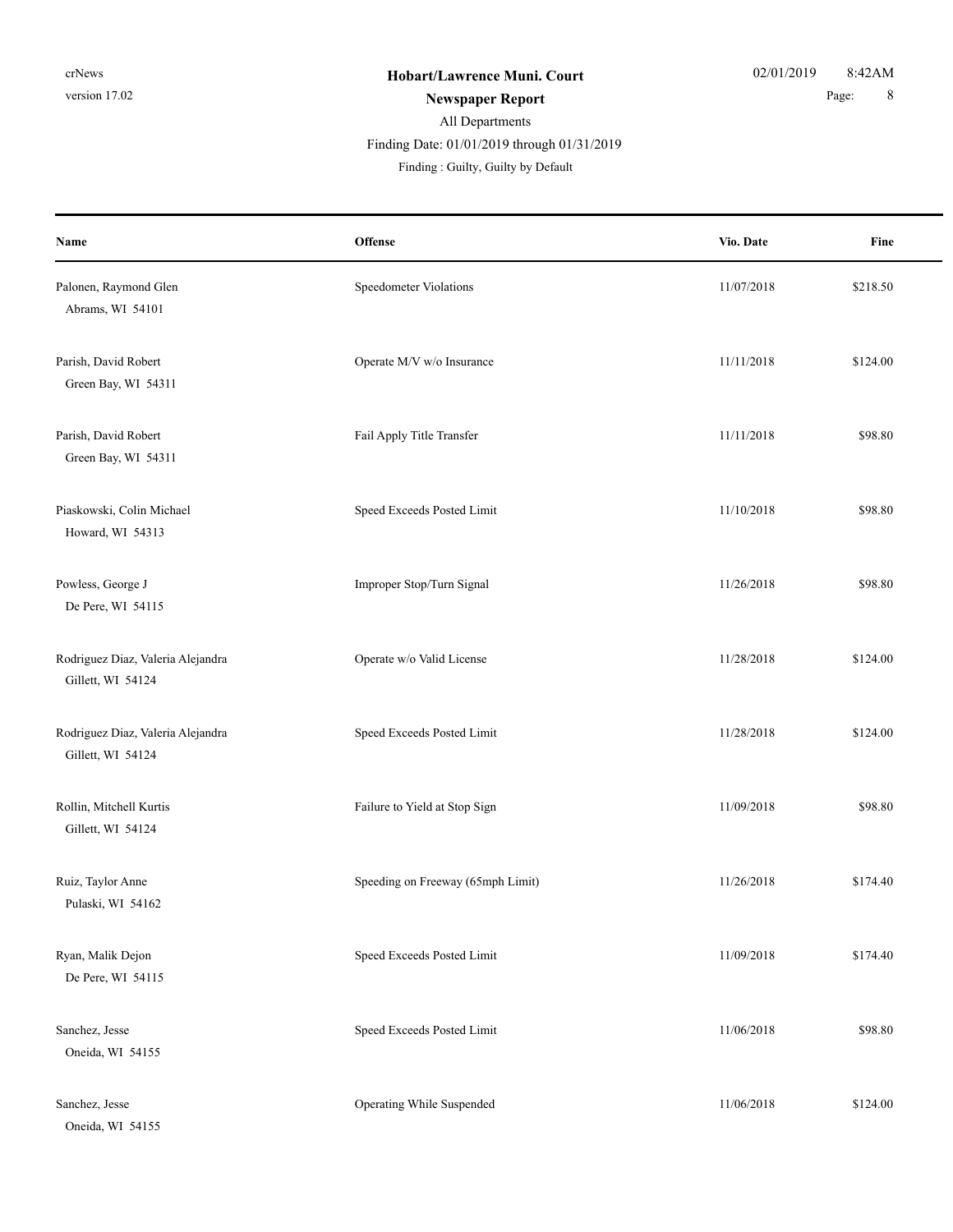| Name                                          | Offense                              | Vio. Date  | Fine     |
|-----------------------------------------------|--------------------------------------|------------|----------|
| Schmidt, Brad Lee<br>Shawano, WI 54166        | Speeding on Freeway (65mph Limit)    | 11/26/2018 | \$124.00 |
| Schoener, Jamie Angela<br>Schofield, WI 54476 | Operating While Suspended            | 11/26/2018 | \$124.00 |
| Sinclair, Austin Joseph<br>Suamico, WI 54313  | Improper Left Turn/Completion        | 10/25/2018 | \$98.80  |
| Skenadore, Brooke Ann<br>Green Bay, WI 54313  | Speed Exceeds Posted Limit           | 11/09/2018 | \$124.00 |
| Smith, Angela Rose<br>Neopit, WI 54150        | Operating While Suspended            | 11/26/2018 | \$124.00 |
| Smith, Angela Rose<br>Neopit, WI 54150        | Speeding on Freeway (65mph Limit)    | 11/26/2018 | \$199.60 |
| Sodergren, Jorden Paul<br>Oneida, WI 54155    | Unreasonable/Imprudent Speed and FVC | 11/09/2018 | \$136.60 |
| Starr, Kendra Leigh<br>Bonduel, WI 54107      | Speeding on Freeway (70mph Limit)    | 11/26/2018 | \$174.40 |
| Strassburg, Adam Lee<br>Pulaski, WI 54162     | Speed Exceeds Posted Limit           | 11/13/2018 | \$98.80  |
| Swanke, Travis Lee<br>Ripon, WI 54971         | Illegal Dumping on Land              | 10/18/2018 | \$187.00 |
| Swanke, Travis Lee<br>Ripon, WI 54971         | Trespass to Land                     | 10/18/2018 | \$187.00 |
| Truttmann, Cortney E<br>Menasha, WI 54952     | Speed Exceeds Posted Limit           | 09/30/2018 | \$98.80  |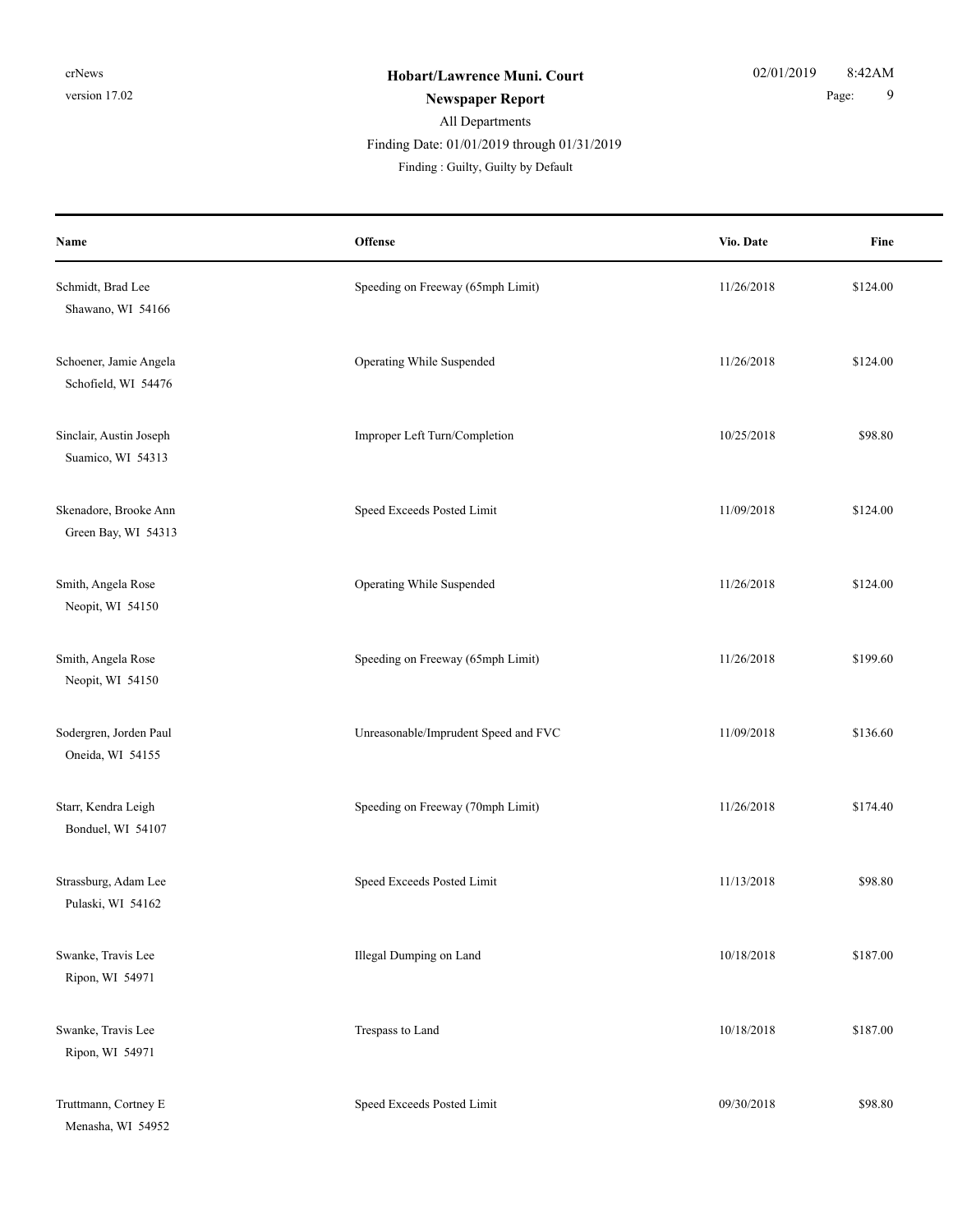| Name                                              | Offense                                 | Vio. Date  | Fine     |
|---------------------------------------------------|-----------------------------------------|------------|----------|
| Van Dyn Hoven, Ross D<br>Freedom, WI 54130        | Speed Exceeds Posted Limit              | 11/26/2018 | \$98.80  |
| Vanden Boomen, Kristi Lynn<br>Green Bay, WI 54302 | Resisting/Obstructing an Officer        | 11/10/2018 | \$313.00 |
| Vandenberg, Gina Marie<br>Appleton, WI 54915      | Operate M/V w/o Proof of Insurance      | 11/10/2018 | \$10.00  |
| Wall, Adam J<br>Oak Creek, WI 53154               | Speed Exceeds Posted Limit              | 11/03/2018 | \$98.80  |
| Ward, Bruce Robert<br>Oneida, WI 54155            | Speed Exceeds Posted Limit              | 11/10/2018 | \$124.00 |
| Whitcomb, Isek<br>Oshkosh, WI 54901               | Speedometer Violations                  | 11/24/2018 | \$98.80  |
| White, Abbey Nicole<br>De Pere, WI 54115          | Violation of Park Hours                 | 11/09/2018 | \$187.00 |
| Whittemore, Mark Leonard<br>De Pere, WI 54115     | Disorderly Conduct with a Motor Vehicle | 11/11/2018 | \$187.00 |
| Wilcox, Nicole Marie<br>Abrams, WI 54101          | Speed Exceeds Posted Limit              | 11/26/2018 | \$98.80  |
| Williams, Russell Edward<br>Green Bay, WI 54302   | Operate M/V w/o Insurance               | 11/05/2018 | \$124.00 |
| Woodard, Troy Jeffrey<br>De Pere, WI 54115        | Auto Following Too Closely              | 11/08/2018 | \$124.00 |
| Yaeger, Casey Allen<br>Seymour, WI 54165          | Non Registration of M/V                 | 11/13/2018 | \$62.26  |